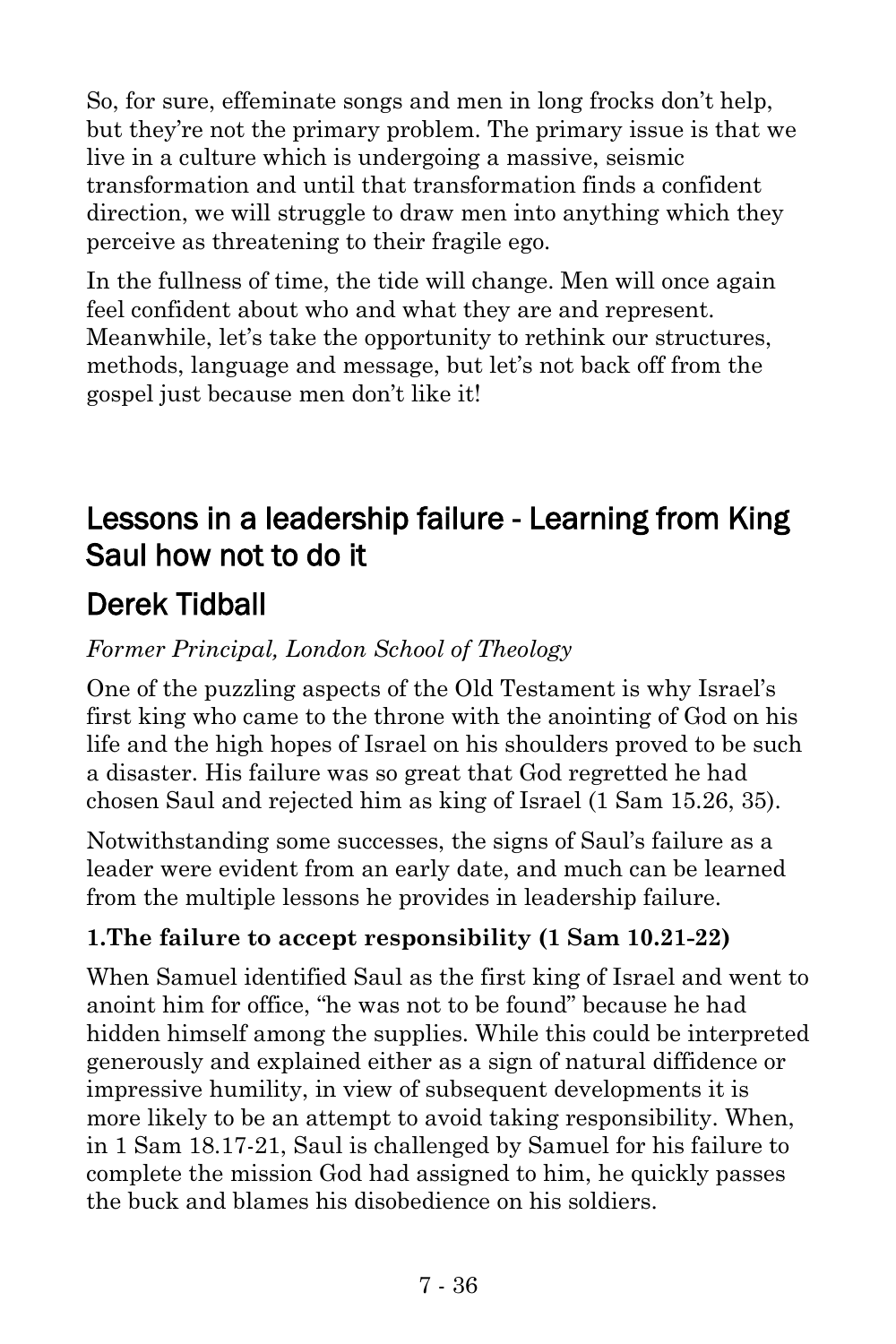Rudolph Giuliani, understood the first essential of effective leadership and when he was Mayor of New York he kept on his desk a two-word sign saying, 'I'm responsible'. Leaders willingly accept responsibility while others merely want to observe, or even, as in Saul's case, hide, so as not to get involved. The person who cannot accept responsibility, or does so only when all is going well, is ill-suited to leadership.

### **2. The failure to inspire trust (1 Sam 13.7-12)**

Saul's military career had a promising beginning when, empowered by God's Spirit, his army – a bunch of volunteers, not a disciplined corps of trained and professional troops – defeated the Ammonites. But soon afterwards, when they faced the Philistines, they were demoralised and nervous (v.7). Rather than inspiring them or giving them confidence, the troops began scattering  $(v, 12)$ . A second basic characteristic of good leadership is the ability to win the trust of one's followers. If they trust you, they'll do amazing things for you. If they don't, they won't achieve what they could. However good he was to start with, Saul does not appear to have had the capacity to sustain the loyalty of his followers. When you're in that position, the writing is on the wall of your leadership, whatever position or title you cling on to.

### **3. The failure to respect boundaries (1 Sam 13.9-10)**

In seeking to win the loyalty of his troops, Saul made a crucial error. He went for the quick fix, the superficial gesture, the seemingly easy option, but it only served to compound his failure. In the absence of trust, his restless troops were not prepared to hang around until Samuel showed up to offer a sacrifice that would have rallied them to the defence of the covenant and bound them together again as a united group. Fearing he might lose them all, Saul decided to offer the burnt and fellowship offerings in Samuel's place. After all, he was the king, wasn't he? What was to stop him? The problem was that offering sacrifices was the calling of the priest, not of the king. In offering sacrifices Saul was arrogating powers to himself which were not his and stepping outside the calling and anointing he had as king.

Time and again I have observed gifted leaders make the same error. Success in one field gives them a sense that they are called and equipped to function in any field, and when they do so, they often do so to the detriment of the people they think they are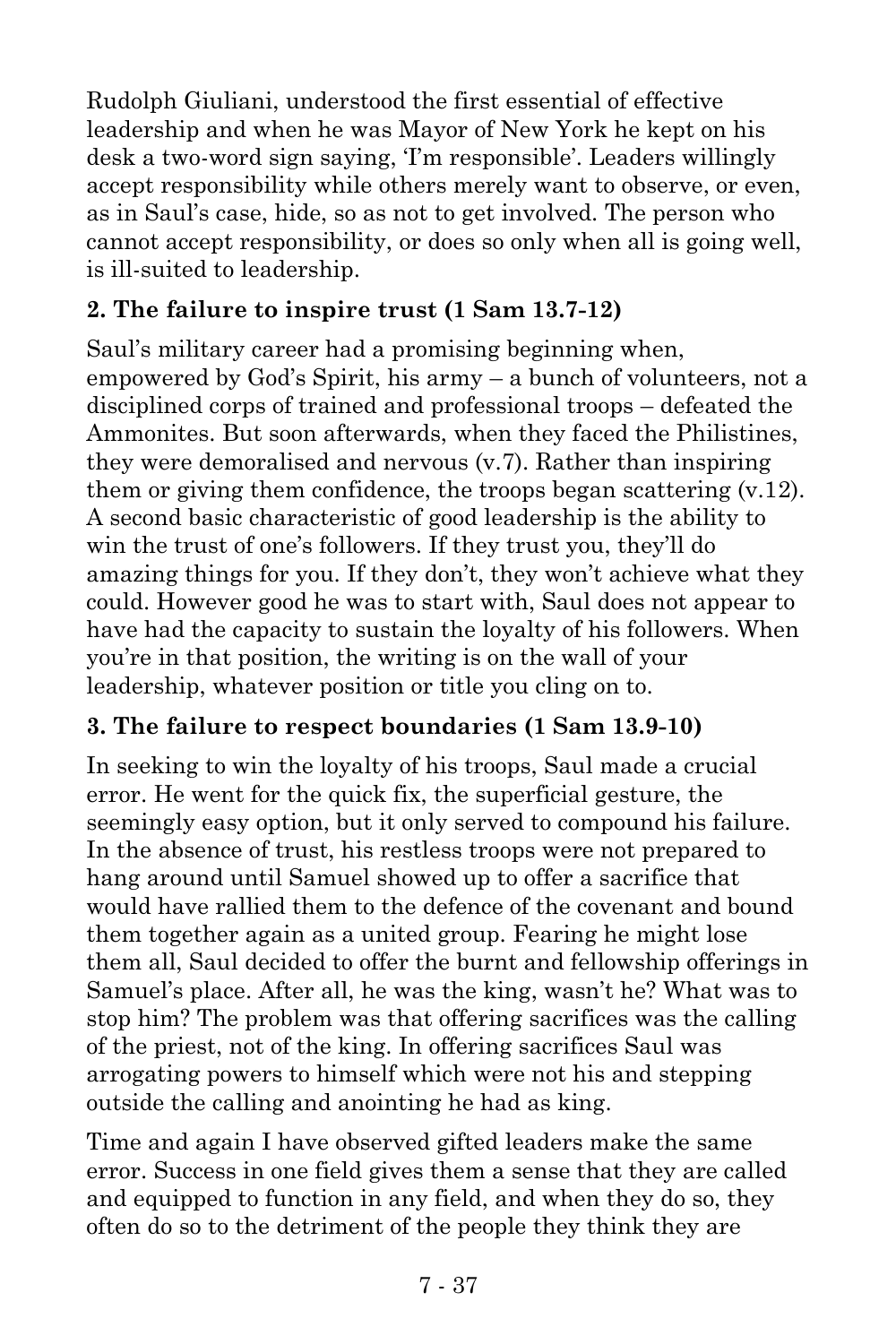serving. Sometimes the action is, as it was for Saul, a short-term answer to an immediate problem, but it is one that creates longterm difficulties. In referring to his role as the herald of the Messiah, John the Baptist said, "A person can receive only what is given them from heaven", implying that they should be content to function within their area of gift.

The apostle Paul knew his calling as a church planter among the Gentiles and had no desire to exploit the work done by others (Rom 15.14-20). Most evangelists are unwise to pretend they are theologians and many pioneering social activists aren't great pastors! True leaders serve confidently in the area in which they are gifted, but know that they are not omni-competent. They know they need to work with others, not only for greater effectiveness, but because that is the way God has designed his body to function.

## **4. The failure to plan strategically (1 Sam 13.16-22)**

Saul may well have complained that the circumstances were beyond his control. Because of Philistine oppression "not a blacksmith could be found in the whole land of Israel" (v.19), which meant that Israelites had to use the services of Philistine blacksmiths for their agricultural implements, and pay for them! However, even more significant than the economic benefit derived by Philistia was the military advantage they gained from this policy. It meant that "on the day of battle not a soldier with Saul and Jonathan has a sword or spear in his hand, only Saul and Jonathan had them" (v.22).

A gifted leader would have refused to put up with this injustice, found a way around the prohibition, planned more strategically, and never sent soldiers into battle so ill-equipped. Who has the superior equipment and firepower is usually a significant factor in determining the outcome of a battle. Leaders today need to equip the church strategically for the spiritual battle in which we are engaged rather than acting as holiday reps – intent on keeping punters happy as they soak up the sun. Proactive strategy rather than reactive tactics or, even worse, laissez-faire indifference is needed.

#### **5. The failure to command compassionately (1 Sam 14.24-26)**

In the sovereignty of God, Saul's failure to equip his army did not matter. The Philistines used the swords they had to kill each other, rather than to kill their enemies who had no swords. Victory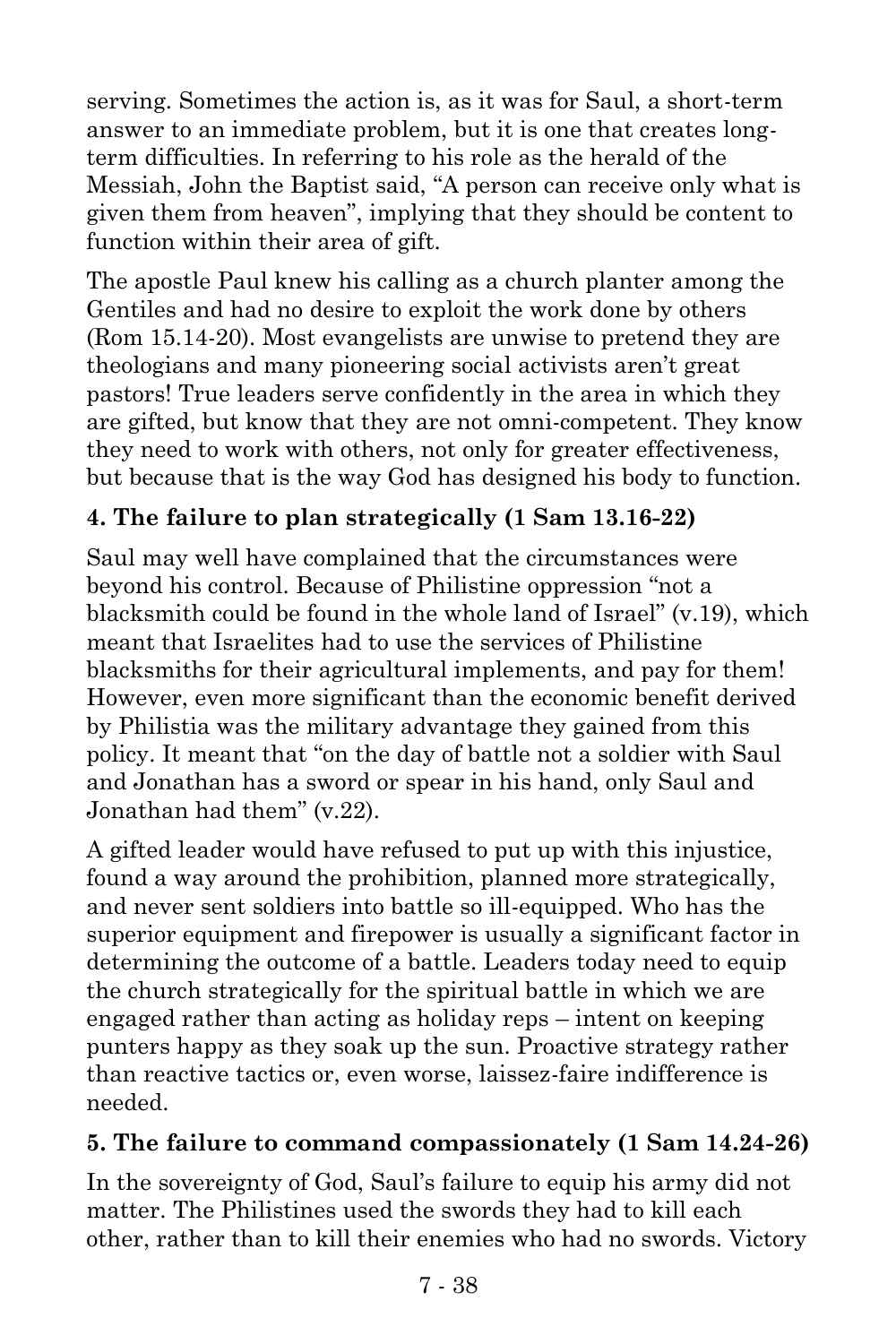belonged to Israel, whose army pursued the enemy to Beth Aven. Rather than celebrating the victory and rewarding his troops, Saul drove them harder. He bound his already famished troops by oath to fast for the whole day, under pain of death. Saul had obviously not heard that "an army marches on its stomach", nor had he any real appreciation of how to motivate people. The ban caused 'distress' (v.24) and the soldiers obeyed their commanding officer out of 'fear' (v.26) rather than for any more positive reasons. The imposed fast was exacerbated when the troops entered a forest where 'there was honey on the ground' and where 'they saw honey oozing out' (vv.25-26).

Saul may have been well intentioned: the fast concentrated their minds; the fast would make them hungry for victory; the fast would indicate to God their religious zeal in seeking to defeat the Philistines. Whatever justifications Saul may have advanced, it was a failure in sensitivity and compassionate command. Religious zeal can often be distorted and become a legalistic burden to people. Encouragement, especially encouragement that has an appreciation of human frailty, is a far better motivator than wellmeaning coercion or spiritual intimidation.

We are not told that Saul even expressed gratitude to his army for the victory they had won. Like many a 'super-spiritual' leader, he may have passed it off as all due to God's activity rather than any action they had undertaken, so they didn't deserve thanks. Or he may have taken the line: we've won one victory, but there's no time to celebrate - on to the next battle. Either way, he expresses no gratitude, as he drives them harder. Yet, good leaders are constantly thanking their teams, or their church members, and giving recognition to others. Good leaders may find themselves in somewhat of a lonely position, with everyone else receiving thanks, but, sadly and unjustly, no one thanking them. But that goes with the territory. Good leadership will often be taken for granted. But it can never take the contribution of others for granted.

#### **6. The failure to obey completely (1 Sam 15.1-35)**

The reason why God rejected Saul as king of Israel was his failure to obey God completely. "I regret," God said, "that I have made Saul king, because he has turned away from me and has not carried out my instructions" (v.11). Far from destroying the Amalekite enemy completely, Saul spared the life of their king and the best of their livestock and anything that was good, while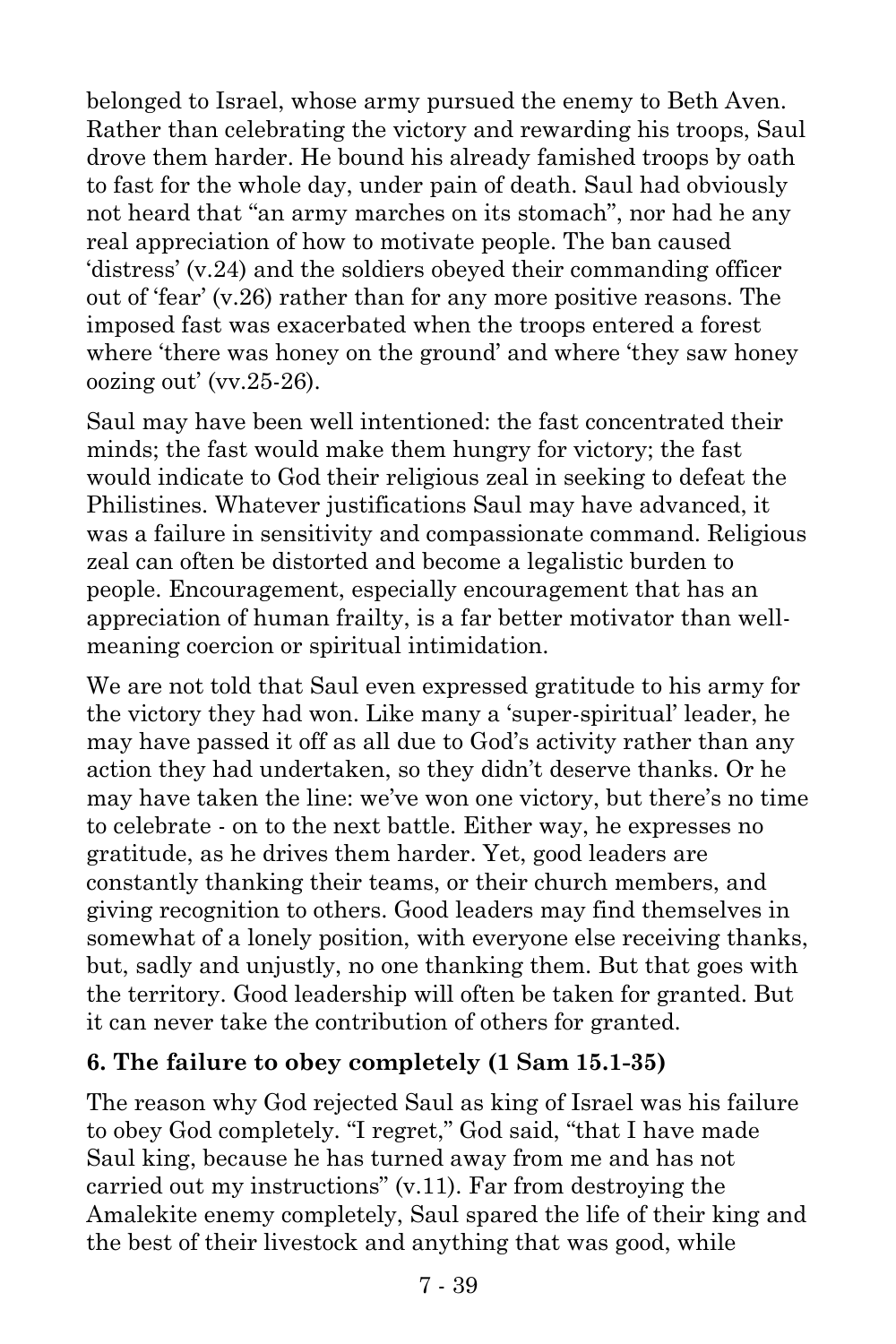destroying that which was worthless (v.9). The failure to serve *under* command disqualified him from being *in* command.

The failure to obey meant he was unfit to command the obedience of others. Spiritual leadership requires total obedience. Trying to amend or improve on God's instructions is never a legitimate option. Our plans are of no concern, only God's. Spiritual compromise is a continuous temptation. Given this, most of us are long disqualified from leadership. Our lives are littered with incidents of disobedience and failure, and surely that is also true of most of the great leaders in Scripture. The apostle Peter, for example, was far from being a perfect leader, as his denial of Christ and his later argument with Paul over the very essence of the gospel (Gal 1) demonstrates. Can only the perfect be leaders? No, by the grace of God a thousand times no. But the difference is this: Saul boasted of his accomplishments and lived in the delusional world that he had been obedient (v.13). He then compounded his errors by refusing to take responsibility for his actions and blaming his troops for the failure (v.20-21). 'It wasn't me, it was them,' he pleaded in mitigation.

Honest admission, confession of failure and repentance would have released the grace of God rather than triggering the rejection of God, and he might have continued in or (like Peter) been recommissioned for leadership. His failure to repent meant Saul remained "in office but not in power", as Normal Lamont famously put it, for some time to come.

### **7. The failure to think spiritually (1 Sam 17.31-40)**

Some time later Israel faced a new challenge from the Philistines in the giant form of Goliath. Saul's handling of the situation, and especially his conversations with David, is evidence of the failure to think in other than purely human, rational terms.

When David presented himself to Saul and volunteered to go and fight Goliath, Saul's response was, "You are not able to go out against this Philistine and fight him, you are only a young man, and he has been a warrior form his youth" (v.33). Quite apart from the fact that Saul, once again, shows no understanding of his people, since, as a shepherd David had been used to fighting with and killing wild beats, more importantly he showed no understanding of his God either. It is young David who has to instruct the king of Israel in his faith: "The LORD who rescued me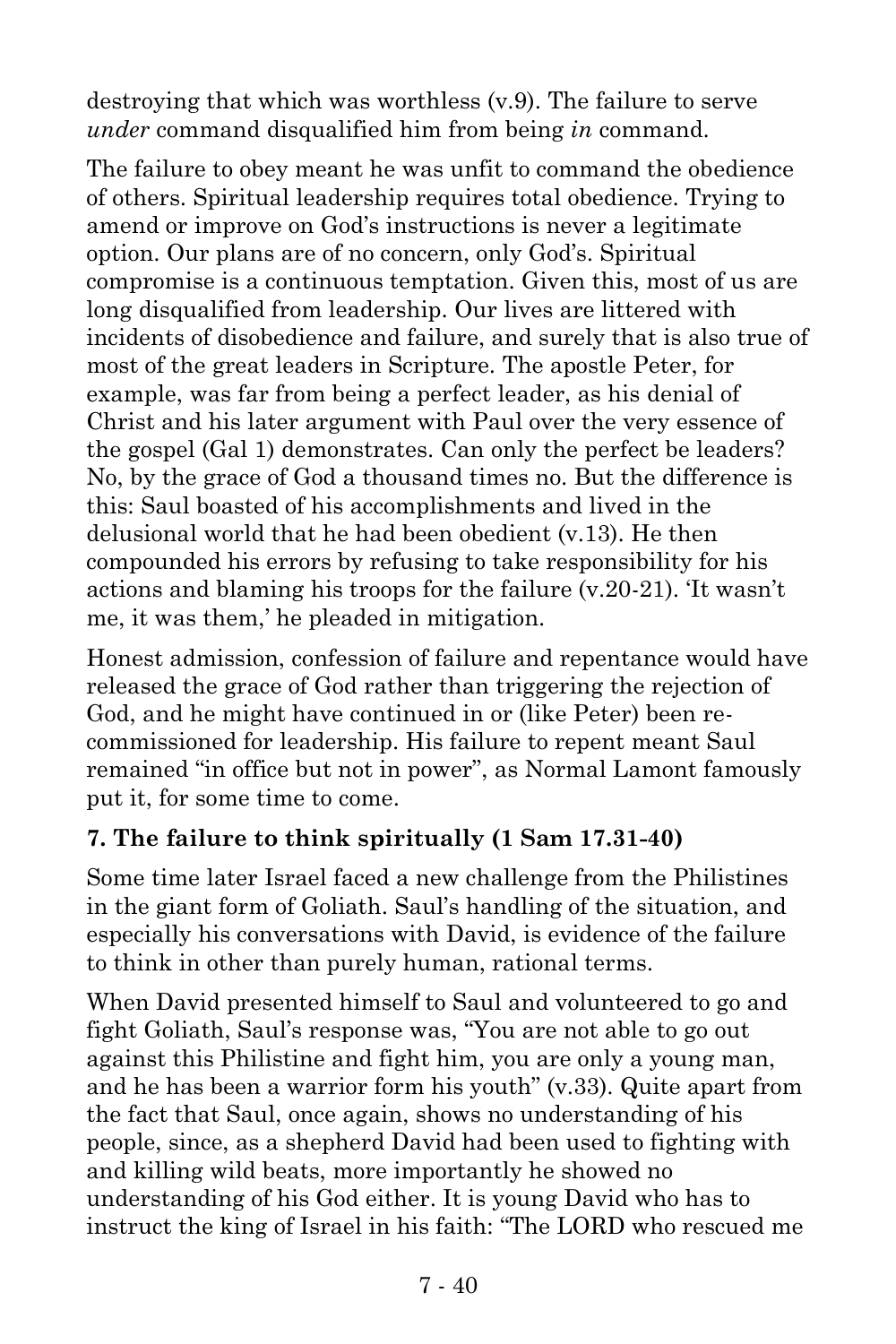from the paw of the lion and the paw of the bear will rescue me from the hand of this Philistine" (v.37).

Yet Saul persisted in his secular mode of thinking. Assenting to David going, and mouthing a pious religious formula, Saul dresses David in his own ill-fitting armour. The picture is absurd. Encased in the king's armour, the young stripling was unable to walk, let alone fight! Israelite health and safety regulations may have recommended it as a way of keeping David alive, but it was no way to defeat an enemy. And it left God totally out of account. Saul had not learned the lesson Paul was later to teach, that "our struggle is not against flesh and blood…[but] against the spiritual forces of evil in the heavenly realms" and therefore it is 'the full armour of God' we must put on, not the normal armour with which men and women protect themselves against an enemy (Ephesians 6.11-18).

Disciples of Christ need to blend human shrewdness (Luke 16.8) with a rigorous commitment to think according to spiritual ways of operating rather than merely human ways. Saul failed by only taking the latter into account.

#### **8. The failure to reject jealousy (1 Sam 18.6-16)**

David's victory over Goliath led him to be the heartthrob of Israel and Saul became deeply envious of his success. When the crowds turned him into a celebrity and chanted, "Saul has slain his thousands and David his tens of thousands", we read that "Saul was very angry: this refrain displeased him greatly" (v.7-8). The cancer of envy grew inside him, giving a foothold to an evil spirit (v.10) and numerous attempts to dispose himself of David followed.

Envy is a besetting temptation in ministry, even if it is hard to admit. We envy another pastor's success. We covet the more successful or prosperous church in which they minister. We begrudge the opportunities they have had and the platforms on which they have preached. We are jealous of the rise of a younger generation of leaders whom seem to have it so easy when we have been ploughing away on hard soil for so long. Even the godly evangelical statesman, F B Meyer confessed to having felt jealous of the rising star of Campbell Morgan when they ministered together at the Northfield Convention one year. It's all too human. Nonetheless, it is a failure of leadership, especially where it concerns, as it does in the case of Saul and David, the failure to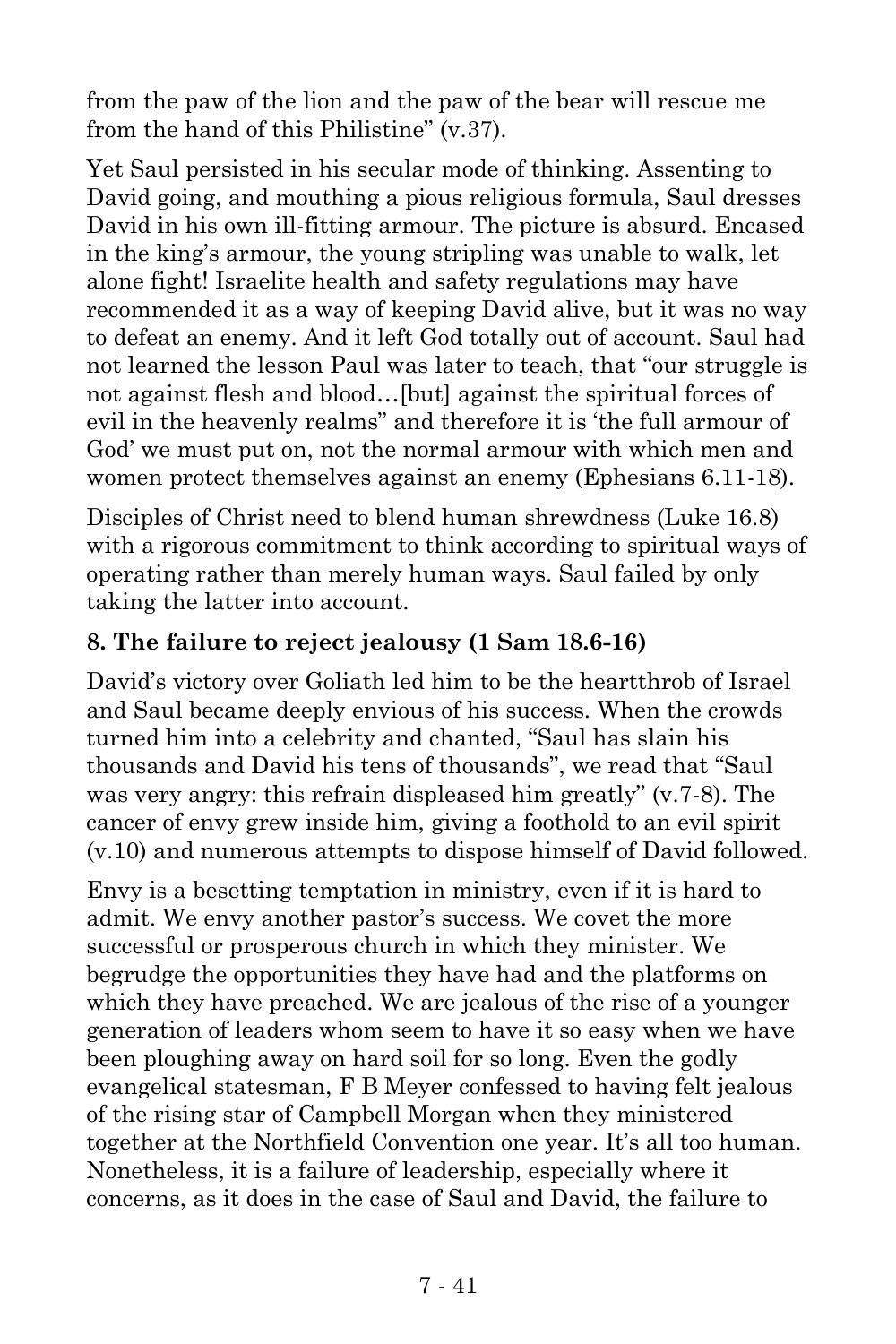encourage the next generation to grow in their leadership and assume a role to which we should not cling on for too long.

#### **9. The failure to demonstrate integrity (1 Sam 18.17-29)**

Having promised David the hand of his oldest daughter Merab in marriage, subject to fighting yet more battles, Saul then goes back on his word and marries her off to someone else. So David ends up being offered another daughter, Michal, who 'was in love with him'. But the change of plan enables Saul to extract a higher and sinister bride price from David, that of a hundred Philistine foreskins, which was in effect a death sentence since he would be killed in the attempt to secure them. The incident perhaps reflects no more than Saul's increasingly unstable personality, but his actions were totally devoid of integrity.

Saul here represents those leaders whose word cannot be trusted, but change their minds so that their followers do not know where they stand. He represents those leaders who are unstable, perhaps for no greater reason than they have a desire to please, or that they have been influenced by the latest person to whom they spoke, rather than taking a more considered views. Above all, he represents those leaders who are manipulative and fix any situation or manage any conflict chiefly for their own advantage. Leaders who serve in the footsteps of the 'man of integrity' (Matt 22.16, Mark 12.14) must demonstrate integrity.

### **10. The failure to control passion (1 Sam 19.1-24)**

The situation degenerates. The combination of the failure to restrain envy and the increasing influence of the evil spirit inside him meant that Saul's behaviour became increasingly uncontrolled and uncontrollable. His passions were unrestrained and undisciplined. The energy that could have been spent becoming angry about the real enemy and invested in destroying the real opposition was directed at his own family, especially his son-inlaw. He was set on destroying David and ended up destroying himself.

Ironically, there was one brief interlude as Saul was bent on his destructive course. At Ramah, Saul is temporarily possessed by the Spirit of God rather than an evil spirit and channels his passion into prophesying instead of persecuting (vv.23-24). Saul, the rejected king and erstwhile priest, now became the incongruous prophet. His spirit-inspired action led him to strip